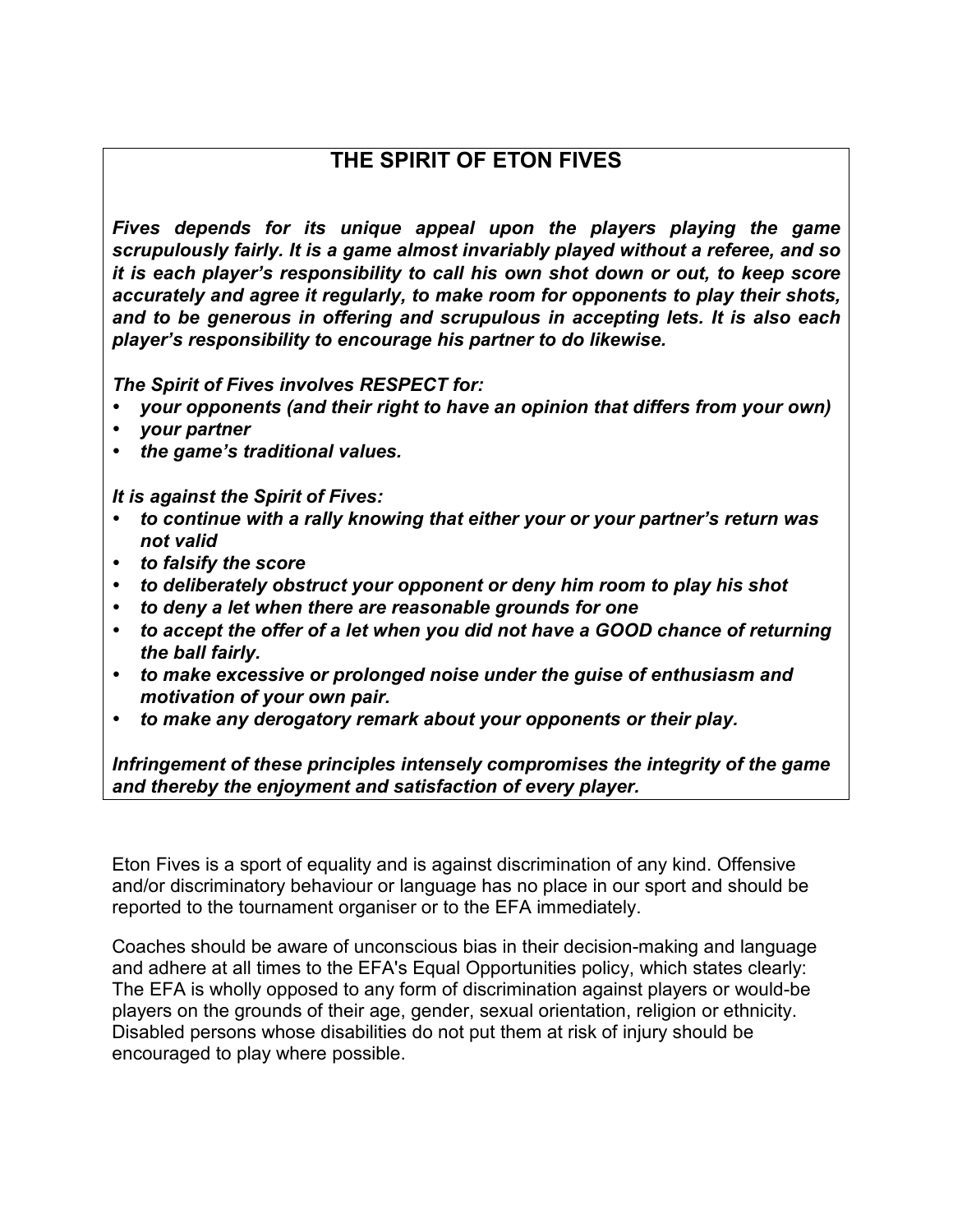## **ETON FIVES ASSOCIATION**

## **A CODE OF CONDUCT FOR COACHES**

The *Spirit of Eton Fives* encapsulates the philosophical standards and the *Code of Conduct for Players* the playing standards expected from every player, and both should constantly be borne in mind when coaching the game. Whenever a player falls from these standards, there is bound to be resentment, and the quality of any match will be diminished.

What follows is a more detailed explanation of the key points for coaches, but teaching the *Spirit of Eton Fives* as you coach your players is an essential pre-requisite for understanding the game's traditional values, and teaching the quidelines in the *Code of Conduct for Players* is crucial to embedding the principles of fair play into your players.

- 1. When organising fixtures, bear in mind the quality and relative experience of your opposition, and select your team accordingly. This is particularly important if you are potentially stronger than your opposition; there is little point in a one-sided fixture, and your own players will benefit much more from close matches (win or lose). If you have to cancel pairs or a fixture, do so with as much notice as possible.
- 2. When hosting a fixture, always welcome your opponents and any supporters, and explain the location of any relevant facilities, procedures for injuries and any local playing rules. Be mindful of any potential needs and offer refreshments where possible.

When taking a team away, explain clearly the standards of behaviour expected to your players and be sensitive to the environment that you are visiting. You are responsible for their whereabouts and behaviour at all times. This is particularly important when some pairs have finished early.

At the end of the match, be sure to thank your opposite number and his players if possible. When playing away, check that your players have all of their belongings and that they have left any changing area in an acceptable condition.

3. It is vital that your players **respect** the opposition whether they are playing or watching. A match where one pair disregards their opponents completely and treats them as robots to be annihilated ruthlessly is a very unsatisfactory experience for both pairs.

Teach your players that their opponents have a right to a point of view when discussing any dispute, and that any subsequent discussion should be conducted in a civilised manner, without either the intensity or volume of the conversation being raised. Teach them the principle that a let should result in any situation where agreement cannot be reached, and that it is the players' responsibility to resolve any disputes themselves; they should only seek advice when that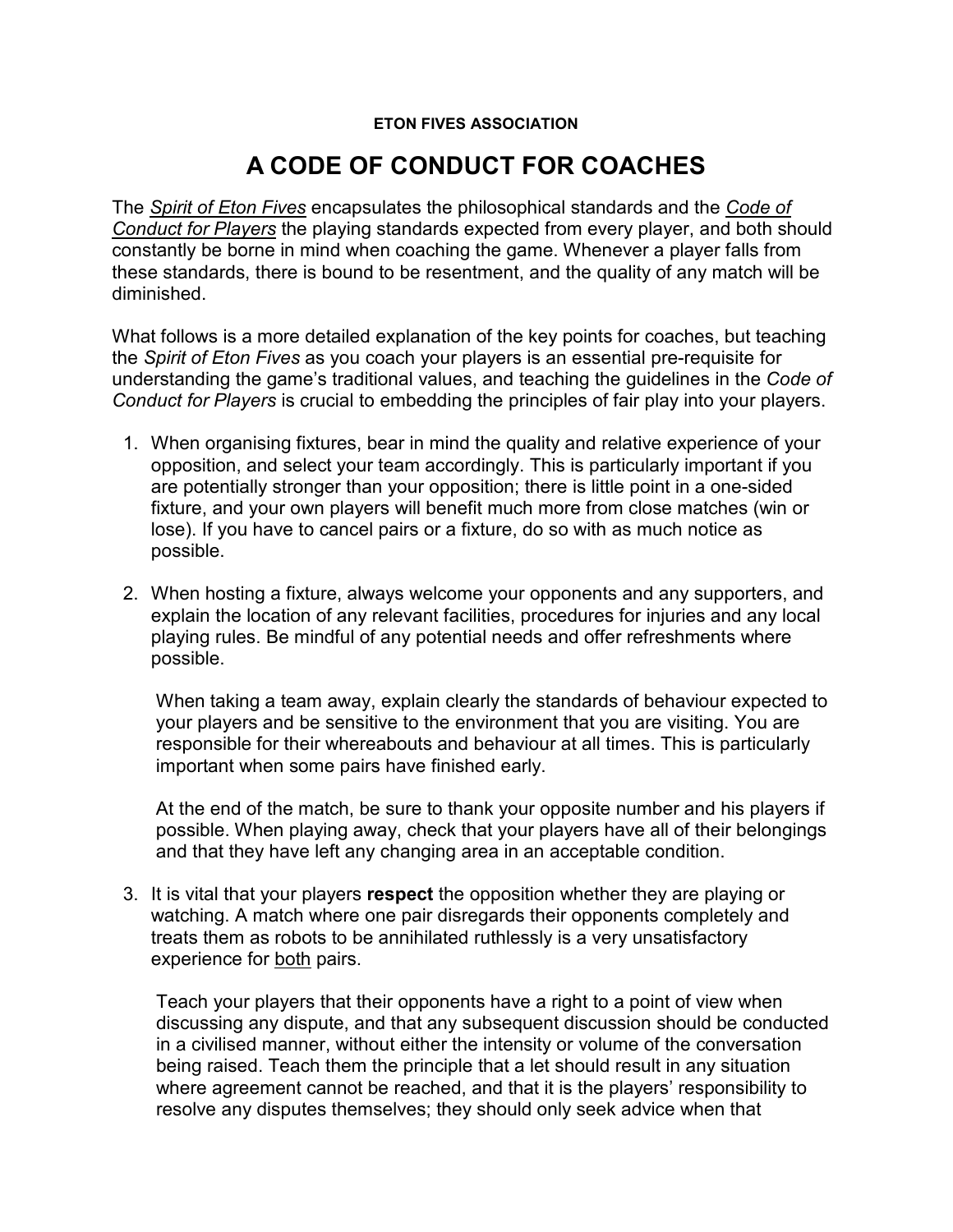becomes impossible, and there is no consensus to play a let.

Discourage your players from excessive noise or encouragement of each other which is either designed to or will inevitably put off their opponents. Forbid any comments about their opponents, especially those which are personal or derogatory about their play. Discourage foul language or swearing at all times.

If any of your other players are watching a match, they should not encroach too close to the playing area, they should not interfere either verbally or by any other action with the conduct of the game, and they should not make excessive noise or encouragement which is either designed to or will inevitably put off the opposition. In particular, they should not make any comment about whether or not a shot is valid or give any opinion about lets.

## **Coaches should adopt the standards above at all times, except as described in paragraph 4. below.**

**No opposition player should ever feel intimidated by anything other than the quality of their opponents' play.** 

- 4. Coaches should only intervene during the course of a match in the following circumstances:
	- (a) Coaches should intervene once a rally has ended if they see **their own pair** unfairly return a shot or fail to return it within play, and should advise their pair to concede the point immediately. They should also intervene if they feel that **their own pair** is in the wrong when discussing a disputed point. It is inappropriate (and tantamount to cheating) to remain silent in these situations knowing that your pair is behaving unfairly.
	- (b) Once it is clear that the players are unable to resolve a dispute or to achieve consensus to play a let, a coach should intervene and instruct that a let be played, unless all four players agree to ask his opinion on the point at issue.
	- (c) If a coach is certain that the score is incorrect, he may ask **his own pair** to check the score, but it is all four players' responsibility to agree it ultimately.

It is inappropriate for a coach to intervene in a match if he believes that the **opposition pair** is playing unfairly. He should consult his opposite number, point out any concerns, and ask him to talk to his players immediately.

It is inappropriate for a coach to impose a score on a match just because he is certain it is correct unless the players ask his opinion. All four players must agree any change to the score. If no agreement is possible he should consult his opposite number to help resolve the issue.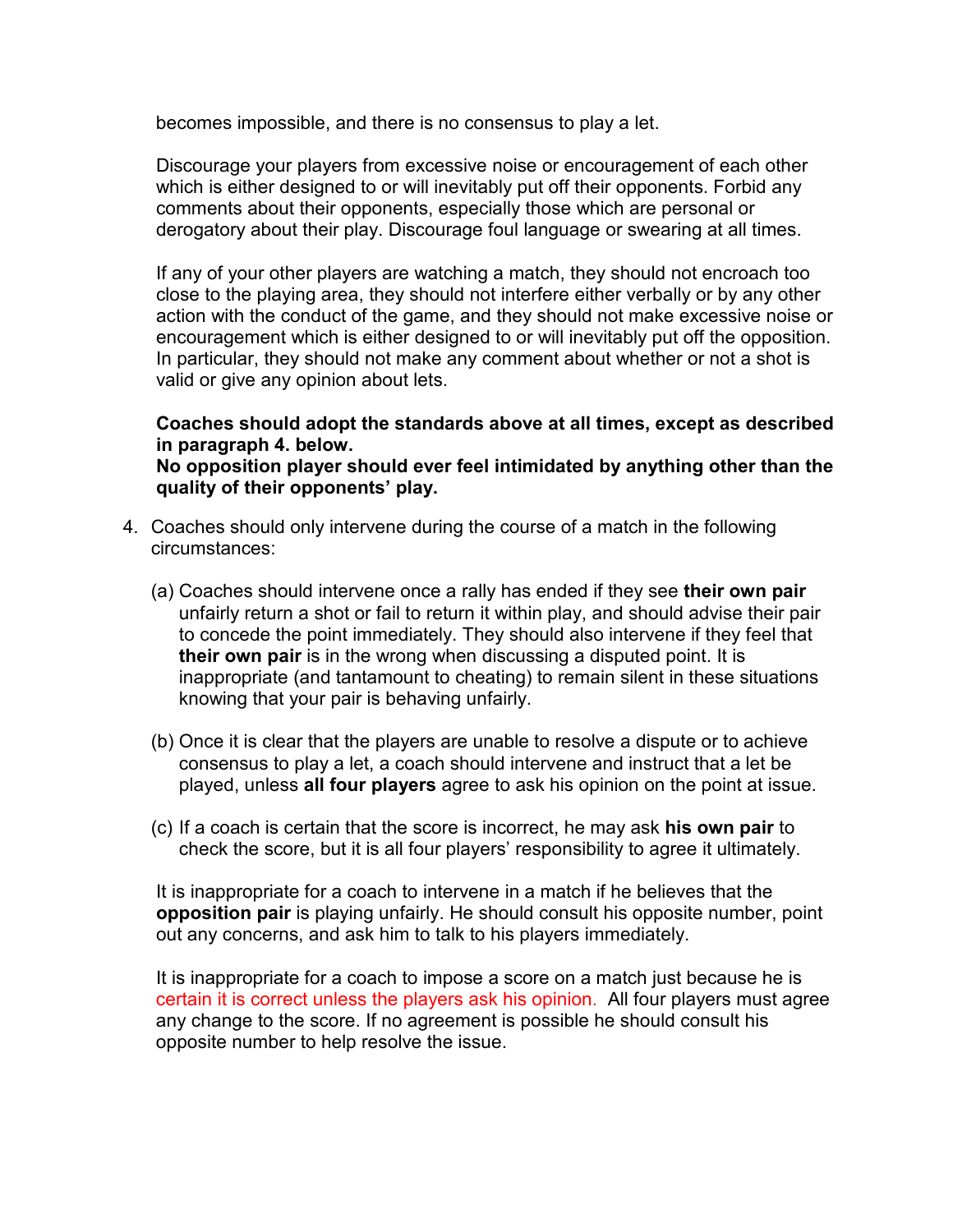If it is not possible for the coaches from each side to resolve a dispute, then the Tournament Director should be summoned, whose decision is final. At his discretion, or at the request of either side, a referee may be appointed to ensure that the match is played fairly; his decision is final.

- 5. It is important that a coach teaches his players the Laws of the Game, and in particular the following points should be clearly understood:
	- (a) The etiquette of offering lets, especially that a let should **always** be offered if there is any possibility that a player has obstructed his opponent. The etiquette of accepting lets, especially that a let should only be accepted if a player feels that he had a good chance of returning the ball fairly. That a let should result when the players cannot resolve a dispute.
	- (b) That the cutter's partner may attempt to catch the ball provided that he is of the opinion that the cut is going out of court. However, if he drops it, he must not interfere with it and obstruct his opponents' right to try to return the ball before it bounces for a second time. This is the only occasion that a player may prevent the ball from going out. However, the cutter's partner may **not** attempt to catch a **'game ball' cut**.
	-
	- (c) That a **'blackguard' cut** which goes directvy out does **not** count as a point.
	- (d) That the ball must be struck cleanly, and not be held, to constitute a fair shot, and that if the ball hits both gloves either simultaneously or consecutively it is a foul stroke which the offending player should declare.
	- (e) That the **server's** partner has choice of position in the back of the court, and the cutter's partner must adopt a position which allows him a free stroke; this is especially important at 'game ball'.
	- (f) That if the score reaches 10-10, then the **cutting pair** have the choice of playing 'game ball' at 11, 12 or 14 (i.e. up to 12, 13 or 15 respectively). That if the score reaches 11-11, then the **cutting pair** have the choice of playing 'game ball' at 11 or 13 (i.e. up to 12 or 14 respectively), unless the game has already been set at 10-10. That having set the game, if both sides reach 'game ball' it is 'sudden death'.
	- (g) That it is **compulsory** to change cut once the **cutter** has lost two points, but that it is not possible to do so until he has lost two points. In determining which player has lost a point, if neither player has touched the ball before the second bounce, the loser of the point is resolved by the first bounce, if on top step the cutter, and if on bottom step his partner. However, it is **not** possible to change cut if the opposition reach 'game ball'.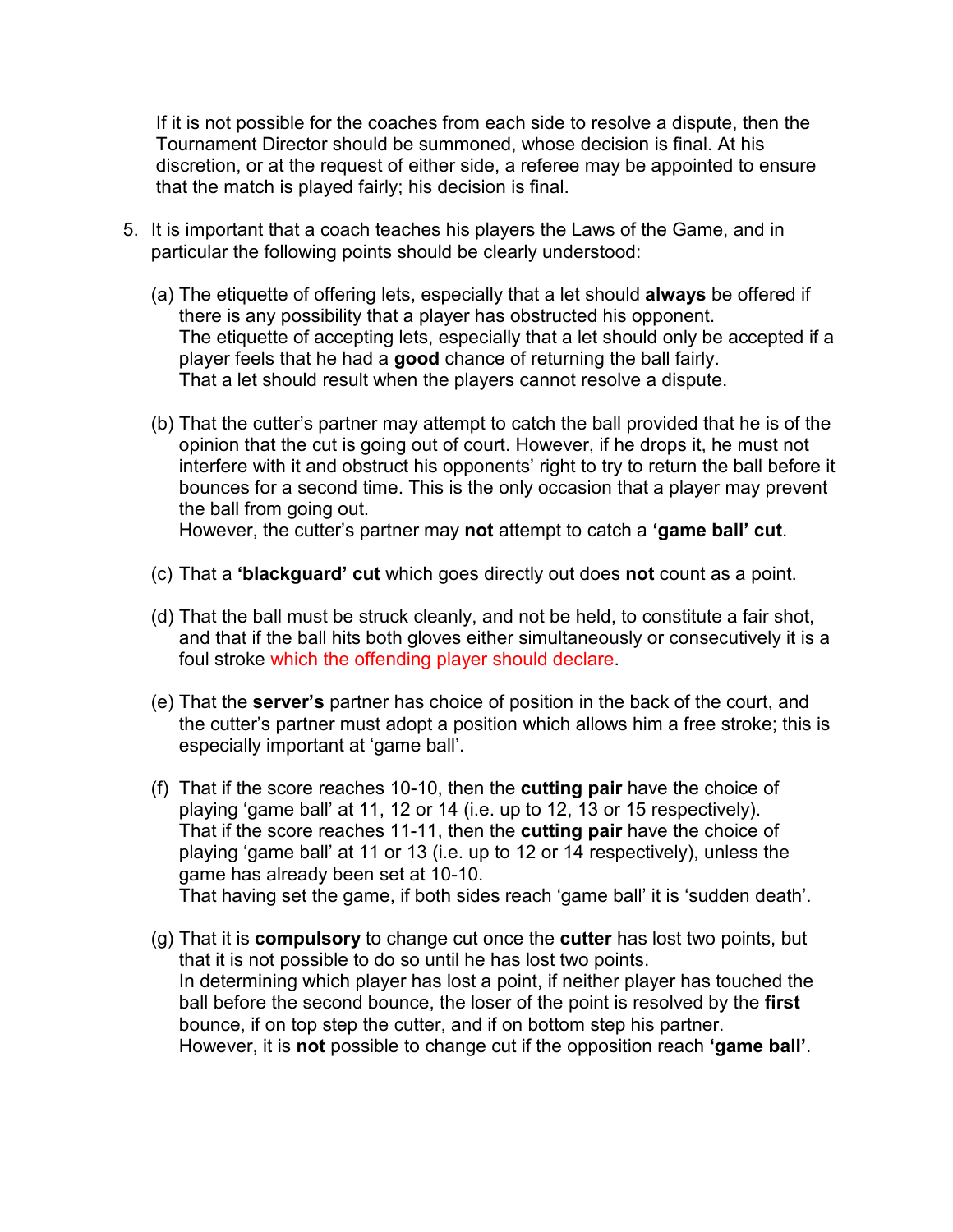- 6. It is important that a coach teaches his players the Spirit of the Game, and in particular the following points should be clearly understood:
	- (a) That whilst a player may hold his ground as he completes a stroke, the opposition should always be given a clear opportunity to play the ball.
	- (b) That it is unfair to deliberately obstruct an opponent or to prevent one of his shots going up by moving across its line, or to deliberately play a shot to hit himself, especially when the opposition are serving.
	- (c) That every effort should be made not to obstruct a 3-wall cut, and to be well forward of its line by the time the ball passes.
	- (d) Every effort should be made to prevent an obstruction of a 'game ball' cut which misses the buttress.
	- (e) That it is unfair to continue with a rally when it clear that a player or his partner's shot has not been returned fairly, or to deliberately falsify the score. A coach should **insist** that his players are scrupulous on both these counts.
	- (f) That it is unfair to make excessive noise or encouragement under the guise of motivation or to comment in any way about the opposition or their play.
	- $(q)$  That it is unfair for any player, coach or spectator to 'bully' the opposition in any way, other than by the excellence of his play.
	- (h) A coach should insist that players treat each other with **respect** and in a cordial and civilised manner at all times; in particular they should ensure that any discussion regarding a dispute is conducted in a balanced and fair way.
	- $(i)$  A coach and any of his players or parents who are supporting should be encouraged to acknowledge and applaud good play by **both sides**, and not just support their own players.
- 7. **Unless agreed otherwise at any stage**, coaches should not give any tactical **coaching by word or action** during a **game**. Encouragement by word or action is allowed, provided that neither its volume nor frequency is excessive, and provided that it does not put off opponents. Tactical coaching by word or action is allowed **between games**.

**Players will adopt the standards that their coach teaches them, and that he himself adopts when playing with or watching them. When doing so, a coach should ensure that his own standards are impeccable, and intervene and advise when his players' standards are not, so that they are in no doubt of what is expected. If his players fall from the expected standards it will reflect poorly on how he has coached them and will ultimately be his responsibility.**